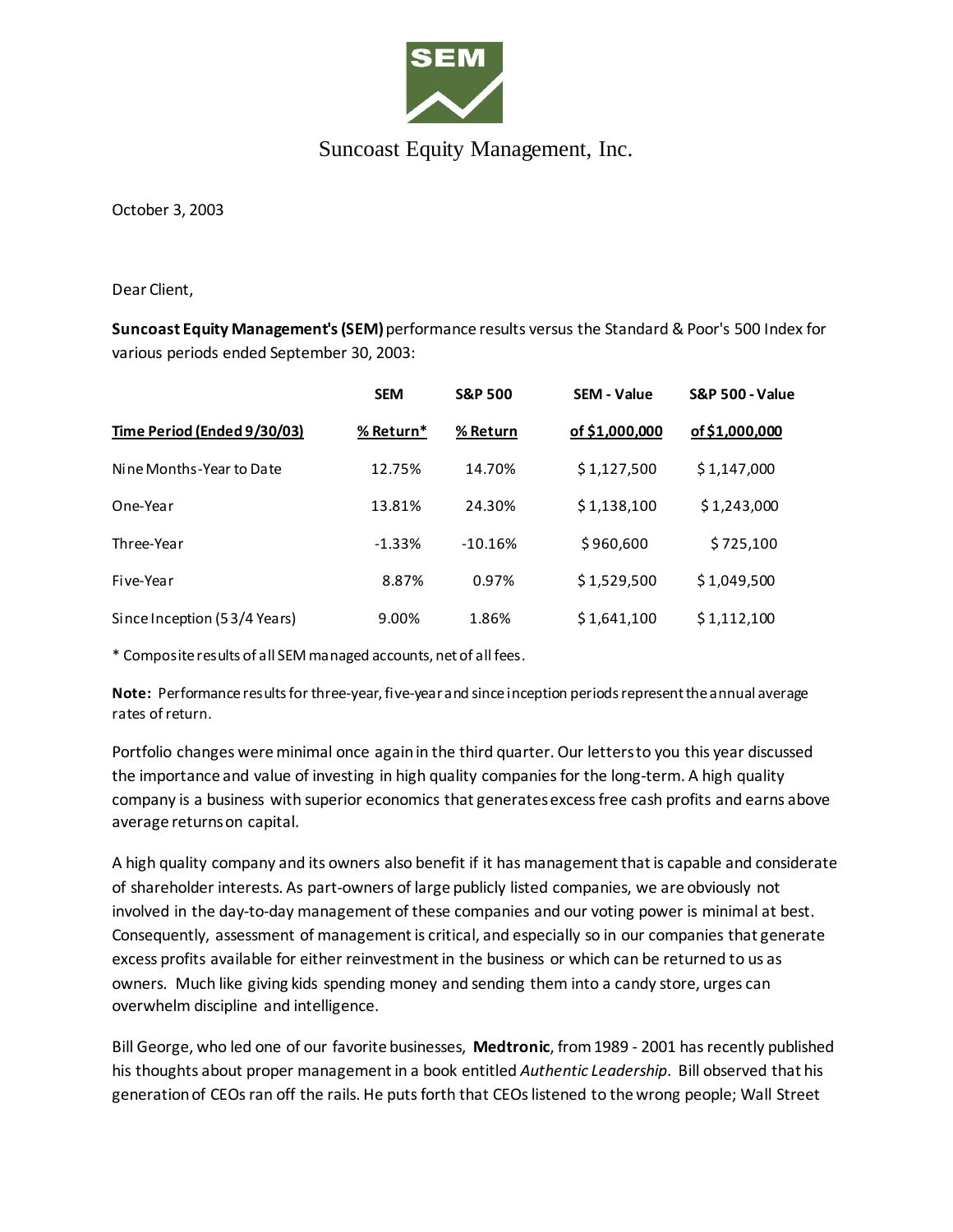analysts, media pundits, compensation consultants, hedge funds and fellow CEOs - "all players in the game." George defined "the game" as being able to report quarterly earnings that rise with smooth predictability, treating yourself (as CEO) as a god for doing so, paying yourself accordingly and burying any mistakes in divestures and series of restructuring charges. He charges that a CEO masters the game and then one day wakes up and realizes the game has mastered them. He proposes that the test of leadership for a CEO is to ignore those outside voices and learn to hear the one deep within. Ultimately, George adds, your focus has to be on the long run even though the voices clamoring for your attention will be otherwise.

We are now three or so years into a reconciliation of sorts following a twenty year run of real growth. Values of businesses and wealth levels in the U.S. rose considerably during this twenty year period, which was driven by meaningful factors including declining interest rates and genuine improvements of return on capital during a period of technological advances.

George's main concerns are with the greed and loss of focus following a long period of real progress. As good as George's observations are they are not new in terms of the long history of business or society in general. Those who observe human nature would agree that George is simply commenting on this most recent time period and that it will certainly repeat itself in the future. Understanding the shortcomings of man and that the temptation of greed never goes away but rather ebbs and flows sometimes in a dramatic fashion, gives you the insight and tool to objectively observe and judge if the CEOs and management at the companies you consider are carrying themselves too far.

We are always searching for CEO's whose ultimate attention balances the long-term interests of shareholders, their employees and society in general. We believe that Jeff Immelt, chairman and CEO of **General Electric** (GE) earns high marks so far since his takeover two years ago from his predecessor Jack Welch. Charting his own strategy for GE, Immelt is shifting GE's focus to get growth from new products and services. Immelt is creating new research centers to have the same importance that its management-training center did under Welch. We have no problem with CEOs that get paid very well, as long as they make good decisions for us. Immelt's recently disclosed compensation package is rewarding to Immelt only if he meets tough goals in-line with our interests. Business acquisitions still play an important role. One recent example is the wind power business stolen from the remains of Enron which GE can add its resources, technology and management structure to, and enable it to possibly become a true alternative source of energy and valuable addition for GE shareholders.

George makes other observations that we support including "there's nothing natural about an earnings chart that rises in an unbroken line." Broken earnings charts do not bother us but a quick example of what does illustrates what we look for in CEO decision making and high quality businesses. In July of 2001, two of our companies, **Symantec** (SYMC) and **EMC** (EMC) Corp. reported softer business conditions and both were experiencing a broken earnings chart. SYMC explained that the current conditions does not change their strategic direction or thinking and reported a lower than "expected" earnings quarter. EMC's management decided to lower the pricing of their products to chase whatever business was available. We sold EMC but kept SYMC. SYMC stayed the course and EMC signaled potentially permanent damage to their franchise or in the least made a strategic mistake that eroded